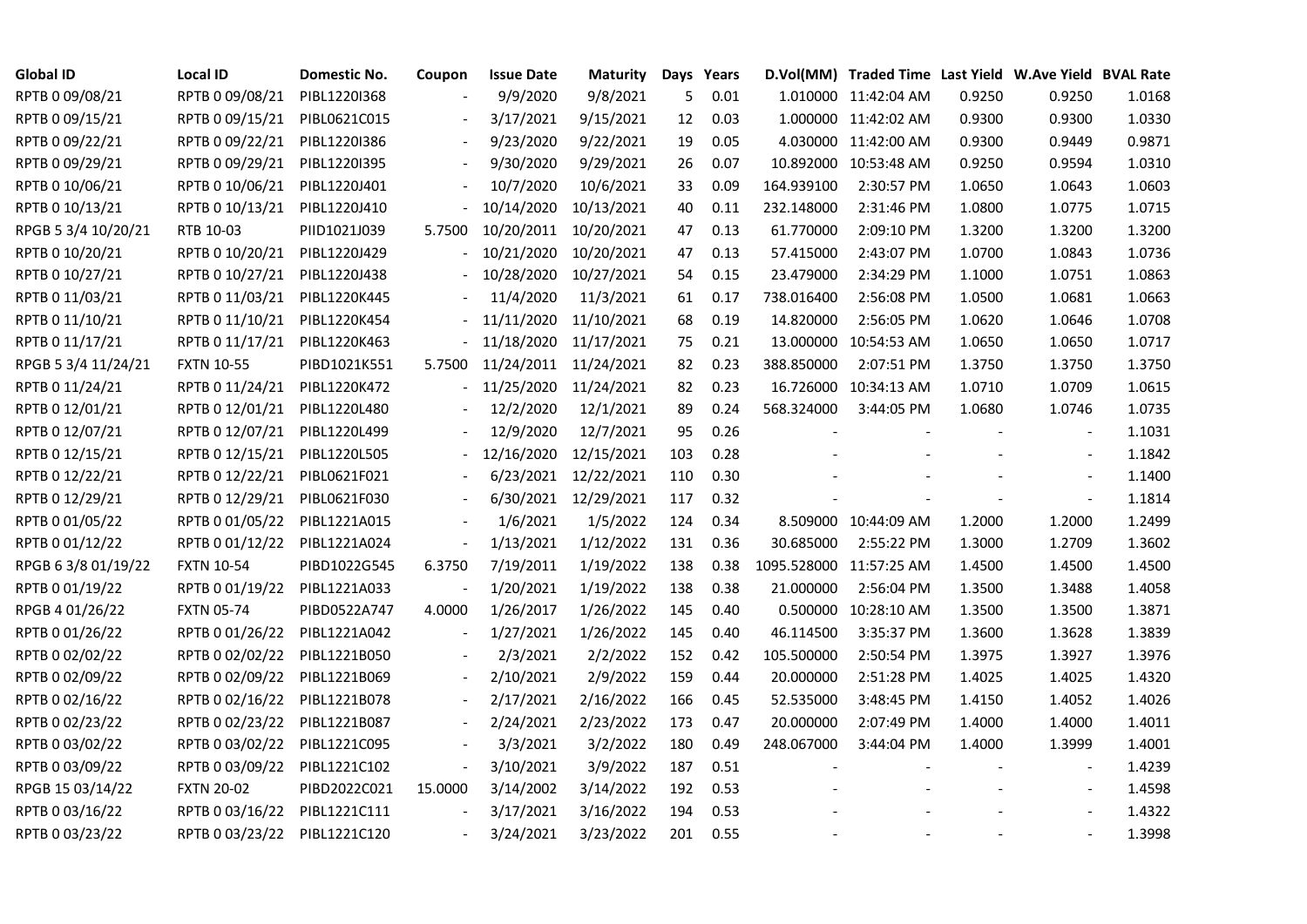| <b>Global ID</b>     | <b>Local ID</b>   | Domestic No. | Coupon                   | <b>Issue Date</b>     | <b>Maturity</b> |     | Days Years |             | D.Vol(MM) Traded Time Last Yield W.Ave Yield BVAL Rate |        |                          |        |
|----------------------|-------------------|--------------|--------------------------|-----------------------|-----------------|-----|------------|-------------|--------------------------------------------------------|--------|--------------------------|--------|
| RPTB 0 03/30/22      | RPTB 0 03/30/22   | PIBL1221C139 |                          | 3/31/2021             | 3/30/2022       | 208 | 0.57       |             |                                                        |        |                          | 1.4501 |
| RPTB 0 04/06/22      | RPTB 0 04/06/22   | PIBL1221D147 |                          | 4/7/2021              | 4/6/2022        | 215 | 0.59       | 1.000000    | 2:27:46 PM                                             | 1.4100 | 1.4100                   | 1.4561 |
| RPTB 0 04/13/22      | RPTB 0 04/13/22   | PIBL1221D156 |                          | 4/14/2021             | 4/13/2022       | 222 | 0.61       |             |                                                        |        |                          | 1.4616 |
| RPTB 0 04/20/22      | RPTB 0 04/20/22   | PIBL1221D165 | $\blacksquare$           | 4/21/2021             | 4/20/2022       | 229 | 0.63       |             |                                                        |        | $\overline{a}$           | 1.4424 |
| RPTB 0 04/27/22      | RPTB 0 04/27/22   | PIBL1221D174 |                          | 4/28/2021             | 4/27/2022       | 236 | 0.65       |             |                                                        |        |                          | 1.4831 |
| RPTB 0 05/04/22      | RPTB 0 05/04/22   | PIBL1221E182 |                          | 5/5/2021              | 5/4/2022        | 243 | 0.67       |             | 800.000000 11:05:38 AM                                 | 1.4900 | 1.4938                   | 1.4928 |
| RPTB 0 05/11/22      | RPTB 0 05/11/22   | PIBL1221E191 |                          | 5/12/2021             | 5/11/2022       | 250 | 0.68       |             |                                                        |        | $\overline{\phantom{a}}$ | 1.4992 |
| RPTB 0 05/18/22      | RPTB 0 05/18/22   | PIBL1221E208 |                          | 5/19/2021             | 5/18/2022       | 257 | 0.70       |             |                                                        |        | $\overline{\phantom{a}}$ | 1.5068 |
| RPTB 0 05/25/22      | RPTB 0 05/25/22   | PIBL1221E217 |                          | 5/26/2021             | 5/25/2022       | 264 | 0.72       |             |                                                        |        |                          | 1.5703 |
| RPTB 0 06/01/22      | RPTB 0 06/01/22   | PIBL1221F225 |                          | 6/2/2021              | 6/1/2022        | 271 | 0.74       |             |                                                        |        | $\overline{\phantom{a}}$ | 1.5257 |
| RPTB 0 06/08/22      | RPTB 0 06/08/22   | PIBL1221F234 | $\blacksquare$           | 6/9/2021              | 6/8/2022        | 278 | 0.76       | 25.550000   | 2:51:51 PM                                             | 1.5475 | 1.5471                   | 1.5658 |
| RPTB 0 06/15/22      | RPTB 0 06/15/22   | PIBL1221F243 | $\overline{\phantom{a}}$ | 6/16/2021             | 6/15/2022       | 285 | 0.78       |             |                                                        |        | $\overline{\phantom{a}}$ | 1.5533 |
| RPTB 0 06/22/22      | RPTB 0 06/22/22   | PIBL1221F252 | $\overline{\phantom{a}}$ | 6/23/2021             | 6/22/2022       | 292 | 0.80       | 11.950000   | 2:52:14 PM                                             | 1.5725 | 1.5725                   | 1.5483 |
| RPTB 0 06/29/22      | RPTB 0 06/29/22   | PIBL1221F261 | $\overline{\phantom{a}}$ | 6/30/2021             | 6/29/2022       | 299 | 0.82       | 600.000000  |                                                        |        | $\overline{\phantom{a}}$ | 1.5600 |
| RPGB 4 3/4 07/04/22  | <b>FXTN 03-24</b> | PIBD0322G247 | 4.7500                   | 7/4/2019              | 7/4/2022        | 304 | 0.83       | 30.000000   | 3:37:36 PM                                             | 1.5625 | 1.5625                   | 1.5460 |
| RPTB 0 07/06/22      | RPTB 0 07/06/22   | PIBL1221G279 |                          | 7/7/2021              | 7/6/2022        | 306 | 0.84       |             | 567.630000 11:04:29 AM                                 | 1.5600 | 1.5600                   | 1.5600 |
| RPTB 0 07/13/22      | RPTB 0 07/13/22   | PIBL1221G288 | $\overline{\phantom{a}}$ | 7/14/2021             | 7/13/2022       | 313 | 0.86       |             |                                                        |        |                          | 1.5950 |
| RPTB 0 07/20/22      | RPTB 0 07/20/22   | PIBL1221G297 | $\blacksquare$           | 7/21/2021             | 7/20/2022       | 320 | 0.88       |             |                                                        |        | $\overline{\phantom{a}}$ | 1.5904 |
| RPTB 0 07/27/22      | RPTB 0 07/27/22   | PIBL1221G304 | $\blacksquare$           | 7/28/2021             | 7/27/2022       | 327 | 0.90       |             |                                                        |        | $\blacksquare$           | 1.5973 |
| RPGB 4 7/8 08/02/22  | <b>FXTN 10-56</b> | PIBD1022H562 | 4.8750                   | 8/2/2012              | 8/2/2022        | 333 | 0.91       |             |                                                        |        | $\blacksquare$           | 1.6021 |
| RPTB 0 08/03/22      | RPTB 0 08/03/22   | PIBL1221H312 | $\overline{\phantom{a}}$ | 8/4/2021              | 8/3/2022        | 334 | 0.91       |             |                                                        |        | $\blacksquare$           | 1.5927 |
| RPTB 0 08/10/22      | RPTB 0 08/10/22   | PIBL1221H321 | $\overline{\phantom{a}}$ | 8/11/2021             | 8/10/2022       | 341 | 0.93       | 50.000000   | 2:52:35 PM                                             | 1.5975 | 1.5975                   | 1.5975 |
| RPTB 0 08/17/22      | RPTB 0 08/17/22   | PIBL1221H330 |                          | 8/18/2021             | 8/17/2022       | 348 | 0.95       |             |                                                        |        |                          | 1.5965 |
| RPTB 0 08/24/22      | RPTB 0 08/24/22   | PIBL1221H349 | $\overline{\phantom{a}}$ | 8/25/2021             | 8/24/2022       | 355 | 0.97       |             |                                                        |        | $\overline{\phantom{a}}$ | 1.5985 |
| RPTB 0 08/31/22      | RPTB 0 08/31/22   | PIBL1221I357 | $\overline{\phantom{a}}$ | 9/1/2021              | 8/31/2022       | 362 | 0.99       | 207.014000  | 3:45:25 PM                                             | 1.6080 | 1.5913                   | 1.6073 |
| RPGB 4 3/4 09/13/22  | <b>FXTN 10-57</b> | PIBD1022I570 | 4.7500                   | 9/13/2012             | 9/13/2022       | 375 | 1.03       |             |                                                        |        |                          | 1.6416 |
| RPGB 12 3/4 10/17/22 | <b>FXTN 20-03</b> | PIBD2022J033 | 12.7500                  | 10/17/2002 10/17/2022 |                 | 409 | 1.12       |             |                                                        |        | $\blacksquare$           | 1.6734 |
| RPGB 4 5/8 12/04/22  | RTB 05-11         | PIID0522L114 | 4.6250                   | 12/4/2017             | 12/4/2022       | 457 | 1.25       | 7.790000    | 2:21:46 PM                                             | 1.6750 | 1.7202                   | 1.7198 |
| RPGB 4 12/06/22      | <b>FXTN 10-58</b> | PIBD1022L585 | 4.0000                   | 12/6/2012             | 12/6/2022       | 459 | 1.26       |             |                                                        |        | $\overline{\phantom{a}}$ | 1.6384 |
| RPGB 4 3/8 02/11/23  | RTB 03-10         | PIID0323B101 | 4.3750                   | 2/11/2020             | 2/11/2023       | 526 | 1.44       | 1226.950000 | 3:53:59 PM                                             | 1.7500 | 1.7487                   | 1.7463 |
| RPGB 13 02/20/23     | <b>FXTN 20-04</b> | PIBD2023B048 | 13.0000                  | 2/20/2003             | 2/20/2023       | 535 | 1.47       |             |                                                        |        | $\sim$                   | 1.7912 |
| RPGB 5 1/2 03/08/23  | <b>FXTN 05-75</b> | PIBD0523C752 | 5.5000                   | 3/8/2018              | 3/8/2023        | 551 | 1.51       | 8.750000    | 2:07:16 PM                                             | 1.7850 | 1.7760                   | 1.7049 |
| RPGB 3 1/2 04/21/23  | <b>FXTN 07-58</b> | PIBD0723D588 | 3.5000                   | 4/21/2016             | 4/21/2023       | 595 | 1.63       |             |                                                        |        |                          | 1.7030 |
| RPGB 11 7/8 05/29/23 | <b>FXTN 20-05</b> | PIBD2023E054 | 11.8750                  | 5/29/2003             | 5/29/2023       | 633 | 1.73       |             |                                                        |        | $\blacksquare$           | 1.8829 |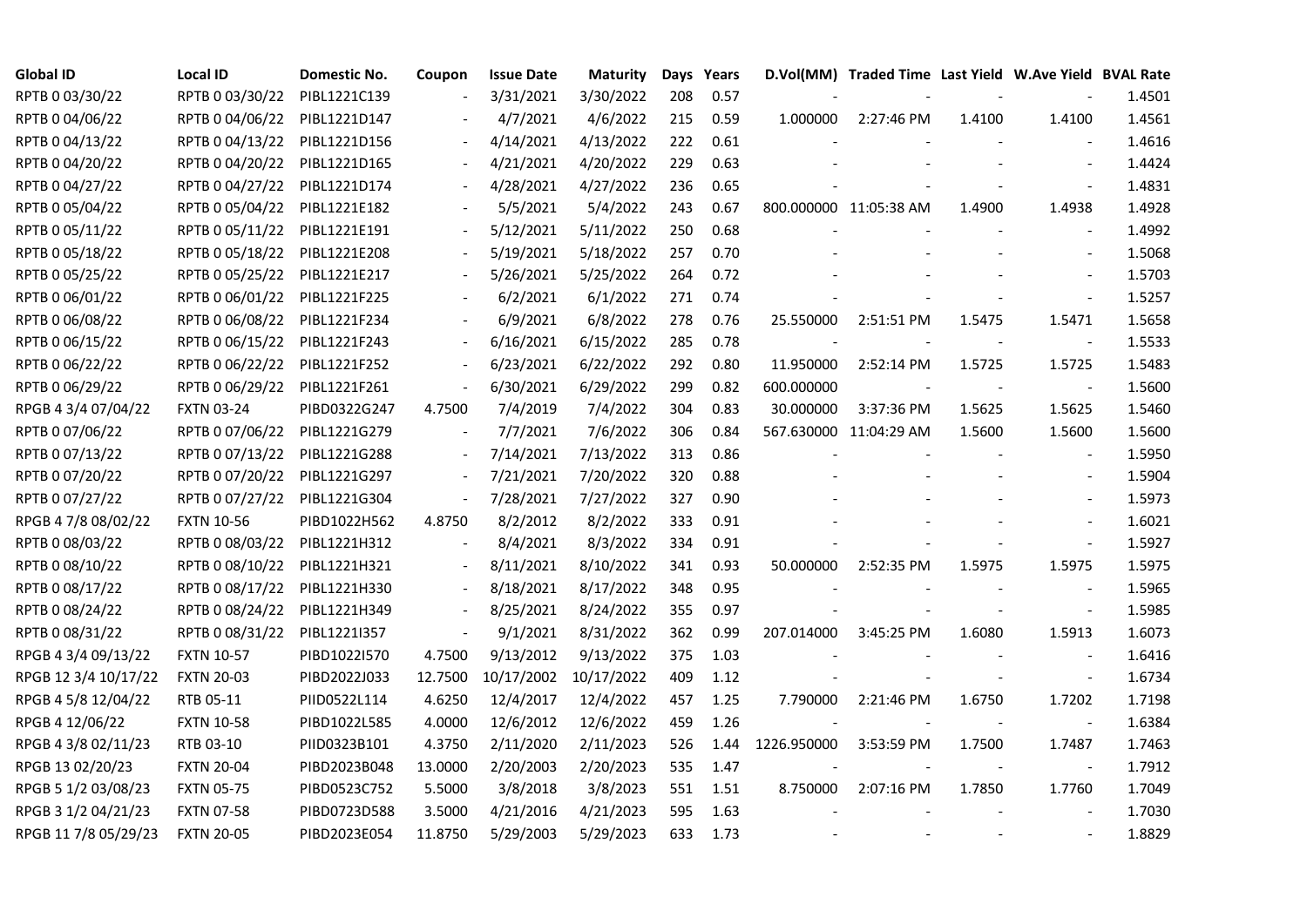| <b>Global ID</b>     | <b>Local ID</b>   | Domestic No. | Coupon  | <b>Issue Date</b> | <b>Maturity</b>  |     | Days Years |                  | D.Vol(MM) Traded Time Last Yield W.Ave Yield BVAL Rate |                |                          |        |
|----------------------|-------------------|--------------|---------|-------------------|------------------|-----|------------|------------------|--------------------------------------------------------|----------------|--------------------------|--------|
| RPGB 3 1/4 08/15/23  | RTB 10-04         | PIID1023H046 | 3.2500  | 8/15/2013         | 8/15/2023        | 711 | 1.95       | 6.375000         | 2:31:20 PM                                             | 2.0800         | 2.0839                   | 1.9973 |
| RPGB 2 3/8 09/10/23  | <b>FXTN 03-25</b> | PIBD0323I252 | 2.3750  | 9/10/2020         | 9/10/2023        | 737 | 2.02       |                  |                                                        |                |                          | 2.0528 |
| RPGB 11 3/8 10/23/23 | <b>FXTN 20-06</b> | PIBD2023J068 | 11.3750 | 10/23/2003        | 10/23/2023       | 780 | 2.14       |                  |                                                        |                | $\blacksquare$           | 2.0161 |
| RPGB 2 3/8 03/09/24  | RTB 03-11         | PIID0324C115 | 2.3750  | 3/9/2021          | 3/9/2024         | 918 |            | 2.51 2517.280000 | 3:58:26 PM                                             | 2.1400         | 2.1402                   | 2.1433 |
| RPGB 6 1/4 03/12/24  | RTB 05-12         | PIID0524C129 | 6.2500  | 3/12/2019         | 3/12/2024        | 921 | 2.52       | 32.000000        | 2:10:44 PM                                             | 2.1100         | 2.1100                   | 2.3279 |
| RPGB 4 1/2 04/20/24  | <b>FXTN 07-59</b> | PIBD0724D595 | 4.5000  | 4/20/2017         | 4/20/2024        | 960 | 2.63       |                  |                                                        |                | $\blacksquare$           | 2.1932 |
| RPGB 12 3/8 06/03/24 | <b>FXTN 20-07</b> | PIBD2024F075 | 12.3750 | 6/3/2004          | 6/3/2024 1,004   |     | 2.75       |                  |                                                        |                | $\blacksquare$           | 2.2086 |
| RPGB 12 7/8 08/05/24 | <b>FXTN 20-08</b> | PIBD2024H086 | 12.8750 | 8/5/2004          | 8/5/2024 1,067   |     | 2.92       |                  |                                                        |                | $\blacksquare$           | 2.2626 |
| RPGB 4 1/8 08/20/24  | <b>FXTN 10-59</b> | PIBD1024H595 | 4.1250  | 8/20/2014         | 8/20/2024 1,082  |     | 2.96       | 269.427761       | 3:08:01 PM                                             | 2.3050         | 2.2916                   | 2.2938 |
| RPGB 4 1/4 10/17/24  | <b>FXTN 05-76</b> | PIBD0524J762 | 4.2500  | 10/17/2019        | 10/17/2024 1,140 |     | 3.12       |                  | 11.500000 10:19:47 AM                                  | 2.3700         | 2.3700                   | 2.3798 |
| RPGB 13 3/4 11/11/24 | <b>FXTN 20-09</b> | PIBD2024K091 | 13.7500 | 11/11/2004        | 11/11/2024 1,165 |     | 3.19       |                  |                                                        |                | $\blacksquare$           | 2.3477 |
| RPGB 5 3/4 04/12/25  | FXTN 07-61        | PIBD0725D618 | 5.7500  | 4/12/2018         | 4/12/2025 1,317  |     | 3.61       |                  |                                                        |                | $\blacksquare$           | 2.4837 |
| RPGB 12 1/8 04/14/25 | <b>FXTN 20-10</b> | PIBD2025D103 | 12.1250 | 4/14/2005         | 4/14/2025 1,319  |     | 3.61       |                  |                                                        |                | $\omega$                 | 2.4820 |
| RPGB 2 5/8 08/12/25  | RTB 05-13         | PIID0525H130 | 2.6250  | 8/12/2020         | 8/12/2025 1,439  |     | 3.94       | 21.855000        | 3:33:24 PM                                             | 2.4850         | 2.4883                   | 2.4865 |
| RPGB 3 5/8 09/09/25  | <b>FXTN 10-60</b> | PIBD10251608 | 3.6250  | 9/9/2015          | 9/9/2025 1,467   |     | 4.02       | 50.060000        | 2:26:27 PM                                             | 2.5000         | 2.4950                   | 2.4938 |
| RPGB 12 1/8 10/20/25 | <b>FXTN 20-11</b> | PIBD2025J116 | 12.1250 | 10/20/2005        | 10/20/2025 1,508 |     | 4.13       |                  |                                                        |                |                          | 2.6500 |
| RPGB 18 1/4 11/29/25 | <b>FXTN 25-01</b> | PIBD2525K015 | 18.2500 | 11/29/2000        | 11/29/2025 1,548 |     | 4.24       |                  |                                                        |                | $\overline{\phantom{a}}$ | 2.6875 |
| RPGB 10 1/4 01/19/26 | <b>FXTN 20-12</b> | PIBD2026A122 | 10.2500 | 1/19/2006         | 1/19/2026 1,599  |     | 4.38       |                  |                                                        |                | $\blacksquare$           | 2.7354 |
| RPGB 6 1/4 02/14/26  | <b>FXTN 07-62</b> | PIBD0726B627 | 6.2500  | 2/14/2019         | 2/14/2026 1,625  |     | 4.45       | 2.030000         | 2:03:18 PM                                             | 2.6200         | 2.6182                   | 2.6149 |
| RPGB 3 3/8 04/08/26  | <b>FXTN 05-77</b> | PIBD0526D772 | 3.3750  | 4/8/2021          | 4/8/2026 1,678   |     | 4.59       | 2637.158000      | 3:59:11 PM                                             | 2.7500         | 2.7455                   | 2.7474 |
| RPGB 3 1/2 09/20/26  | RTB 10-05         | PIID1026I057 | 3.5000  | 9/20/2016         | 9/20/2026 1,843  |     | 5.05       | 1.400000         | 2:50:26 PM                                             | 3.2500         | 3.2143                   | 2.9709 |
| RPGB 6 1/4 10/20/26  | RTB 15-01         | PIID1526J019 | 6.2500  | 10/20/2011        | 10/20/2026 1,873 |     | 5.13       |                  |                                                        |                | $\sim$                   | 2.9930 |
| RPGB 8 12/07/26      | <b>FXTN 20-13</b> | PIBD2026L139 | 8.0000  | 12/7/2006         | 12/7/2026 1,921  |     | 5.26       |                  |                                                        |                |                          | 3.0379 |
| RPGB 5 3/8 03/01/27  | RTB 15-02         | PIID1527C023 | 5.3750  | 3/1/2012          | 3/1/2027 2,005   |     | 5.49       |                  |                                                        |                | $\overline{\phantom{a}}$ | 3.1170 |
| RPGB 4 3/4 05/04/27  | <b>FXTN 10-61</b> | PIBD1027E617 | 4.7500  | 5/4/2017          | 5/4/2027 2,069   |     | 5.67       | 602.265000       | 3:21:57 PM                                             | 3.0850         | 3.0787                   | 3.0753 |
| RPGB 8 5/8 09/06/27  | <b>FXTN 20-14</b> | PIBD2027I140 | 8.6250  | 9/6/2007          | 9/6/2027 2,194   |     | 6.01       |                  |                                                        |                | $\blacksquare$           | 3.2946 |
| RPGB 6 1/4 03/22/28  | <b>FXTN 10-63</b> | PIBD1028C635 | 6.2500  | 3/22/2018         | 3/22/2028 2,392  |     | 6.55       |                  |                                                        |                | $\blacksquare$           | 3.6116 |
| RPGB 3 5/8 04/22/28  | <b>FXTN 07-64</b> | PIBD0728D649 | 3.6250  | 4/22/2021         | 4/22/2028 2,423  |     | 6.63       | 4094.550000      | 3:17:25 PM                                             | 3.7150         | 3.7290                   | 3.7170 |
| RPGB 3 3/4 08/12/28  | <b>FXTN 07-65</b> | PIBD0728H654 | 3.7500  | 8/12/2021         | 8/12/2028 2,535  |     | 6.94       | 843.540000       | 3:56:42 PM                                             | 3.7450         | 3.7476                   | 3.7474 |
| RPGB 9 1/2 12/04/28  | <b>FXTN 20-15</b> | PIBD2028L151 | 9.5000  | 12/4/2008         | 12/4/2028 2,649  |     | 7.25       |                  |                                                        |                |                          | 3.6471 |
| RPGB 67/8 01/10/29   | <b>FXTN 10-64</b> | PIBD1029A644 | 6.8750  | 1/10/2019         | 1/10/2029 2,686  |     | 7.35       |                  | 0.020000 11:39:15 AM                                   | 3.7000         | 3.7000                   | 3.6828 |
| RPGB 8 3/4 05/27/30  | <b>FXTN 20-16</b> | PIBD2030E166 | 8.7500  | 5/27/2010         | 5/27/2030 3,188  |     | 8.73       |                  |                                                        |                | $\blacksquare$           | 3.9581 |
| RPGB 2 7/8 07/09/30  | <b>FXTN 10-65</b> | PIBD1030G655 | 2.8750  | 7/9/2020          | 7/9/2030 3,231   |     | 8.85       |                  |                                                        |                |                          | 3.8807 |
| RPGB 12 1/2 07/28/30 | <b>FXTN 25-02</b> | PIBD2530G029 | 12.5000 | 7/28/2005         | 7/28/2030 3,250  |     | 8.90       |                  |                                                        | $\blacksquare$ | $\sim$                   | 3.9882 |